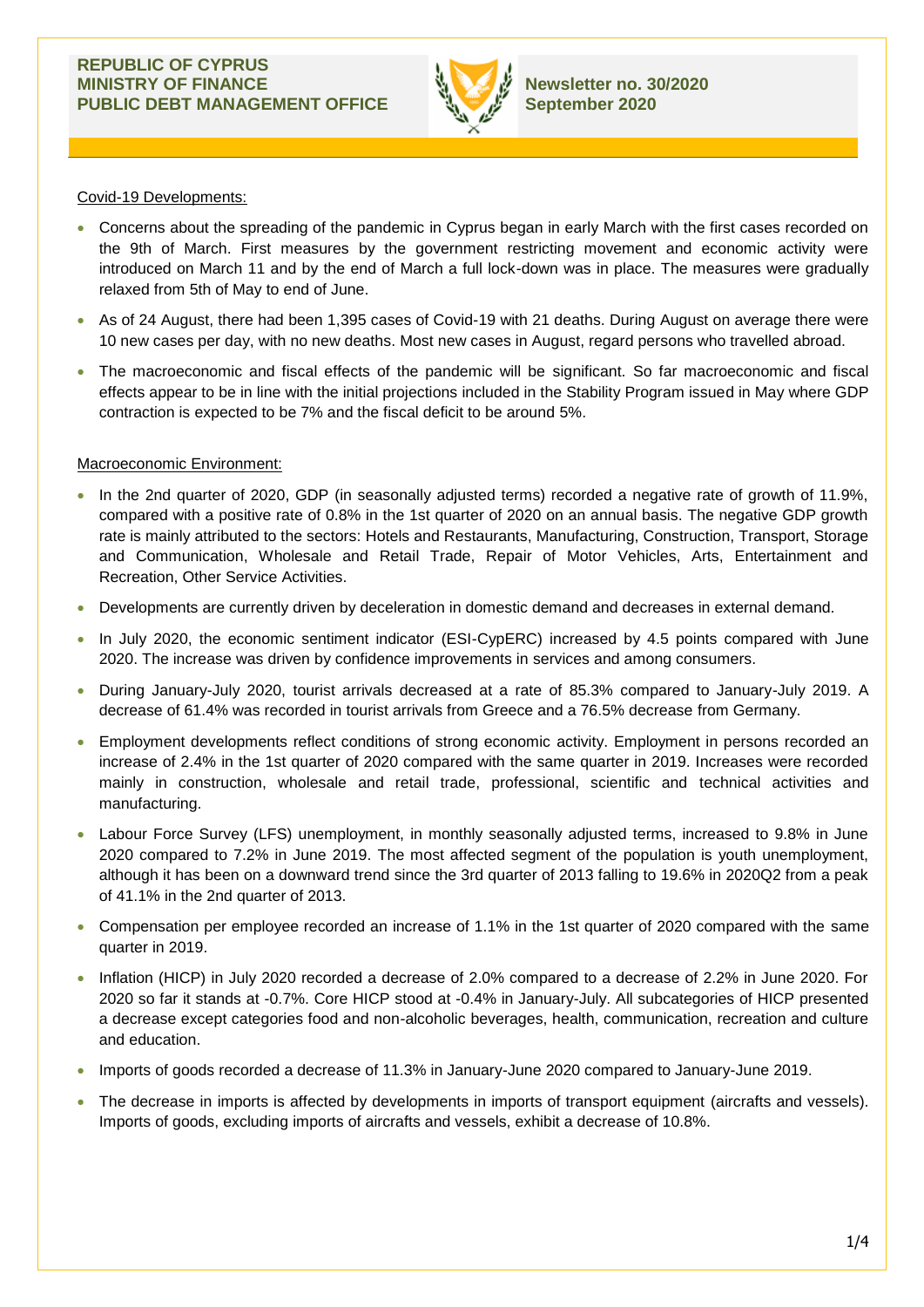- Exports of goods recorded a decrease of 10% in January-June 2020 compared to January-June 2019 due to exports of transport equipment (aircrafts and vessels) occurring in 2019. Exports of goods, excluding exports of aircrafts and vessels, exhibit a decrease of 11.8%.
- The current account (CA) balance deteriorated significantly in 2020Q1, recording a deficit of €928.1 mn (4.6% of GDP), compared to a deficit of €639.4 mn (2.9%) in the corresponding quarter of 2019. The increase in the current account deficit resulted from larger deficits in goods and secondary income, and lower surplus in services. The aforementioned adverse developments were partly offset by the decrease in the deficit of primary income. Adjusting the data for the impact of Special Purpose Entities (SPEs), that is, classifying SPEs as nonresidents, the resulting deficit stands at €769.9 mn in 2020Q1, compared to a deficit of €798.4 mn in 2019Q1.
- The international investment position (IIP) recorded a slight improvement at the end of 2020Q1, presenting a net liability position of €25,342.1 mn, compared to a net liability position of €25,459.5 mn in the last quarter of 2019. Adjusting the data for the impact of SPEs, IIP recorded a net liability position of €7,650.3 mn at the end of 2020Q1, compared to a net liability position of €8,000.5 mn, at the end of 2019Q4.
- The gross external debt amounted to €205,690.5 mn in 2020Q1, compared to €205,302.8 mn in 2019Q4. The net external debt decreased by €1,360.9 mn to €84,289.5 mn, over 2020Q1. Adjusted for the impact of SPEs, gross external debt reached €57,474.3 mn at the end of 2020Q1, compared to €57,759.7 mn, at the end of 2019Q4, while the corresponding net external debt indicator significantly declined to -€1,975.6 mn, compared to €282 mn at the end of 2019Q4.

# Fiscal Developments:

- General government budget balance (GGBB) recorded a deficit in January-June 2020, of the order of €804.6mn (4.0% of GDP) compared to a surplus of €240.5mn (1.1% of GDP) in the corresponding period the year before.
- General government primary balance (GGPB) recorded a deficit in January-June 2020, of the order of €603.0mn (3.0% of GDP) compared to a surplus of €427.0mn (1.9% of GDP) in the corresponding period the year before.
- Total revenue exhibited a decrease of about 13.7%, reaching €3,500.0mn in January-June 2020, compared to €4,054.0mn in the corresponding period the year before.
- Total expenditure exhibited an increase of about 12.9%, reaching €4,304.6mn in January-June 2020, compared to €3,813.5mn in the corresponding period the year before.

## Banking Sector:

- The reduction in non-performing exposures (NPEs) continued in 2020 as NPE dropped to €9 bn on 31/03/20 (27.78% of gross loans) from €10.39 bn on 31/12/18 (30.5% of gross loans), the accumulated provisions reaching 57.26% of NPEs (55.25% on 31/12/19), and restructurings €5.29 bn (16.3% of gross loans). The NPEs sales by Bank of Cyprus shall be depicted in May and August figures respectively.
- Total deposits exhibit a small decrease in 2020, following an increase of €872 mn in 2019. Total deposits were at €47.6 bn at the end of July 2020, down from €48.7 bn in December 2019. The decrease is divided in all three categories of residents, non-residents (being EU) and the rest of the world (non-EU).
- The CBC's residential property price index recorded an increase of 0.4% in the 1<sup>st</sup> quarter of 2020 compared to the 4<sup>th</sup> quarter of 2019 and an increase of 1.8% compared to the 1<sup>st</sup> quarter of 2019. Cumulative from 2010Q1 which serves as benchmark, it has exhibited a decline of 21.4%, revealing an adjustment to the conditions of lower domestic and foreign demand.
- Bank of Cyprus, Cyprus largest bank, posted a net loss of €70 mn for 2019, due to increased provisions and a retirement scheme. In 2020H1, it completed a capital-neutral sale of €133 mn NPEs ('Velocity 2'). In August, it reached agreement for the sale of a loan portfolio with gross book value €898 mn (€886 mn NPEs) ('Helix 2'). At completion, expected in 1H2021, the transaction is expected to have a negative impact of 36 bps on CET1 ratio. Accounting for Helix 2 and IFRS 9, the main indices for 2020H1, are: NPEs 22% of gross loans (11% net loans), NPL coverage 58%, €126 mn loss after tax, fully loaded CET1 ratio 14.4%, capital adequacy ratio 17.9%, net loans to deposits 62%, excess liquidity €3.9bn.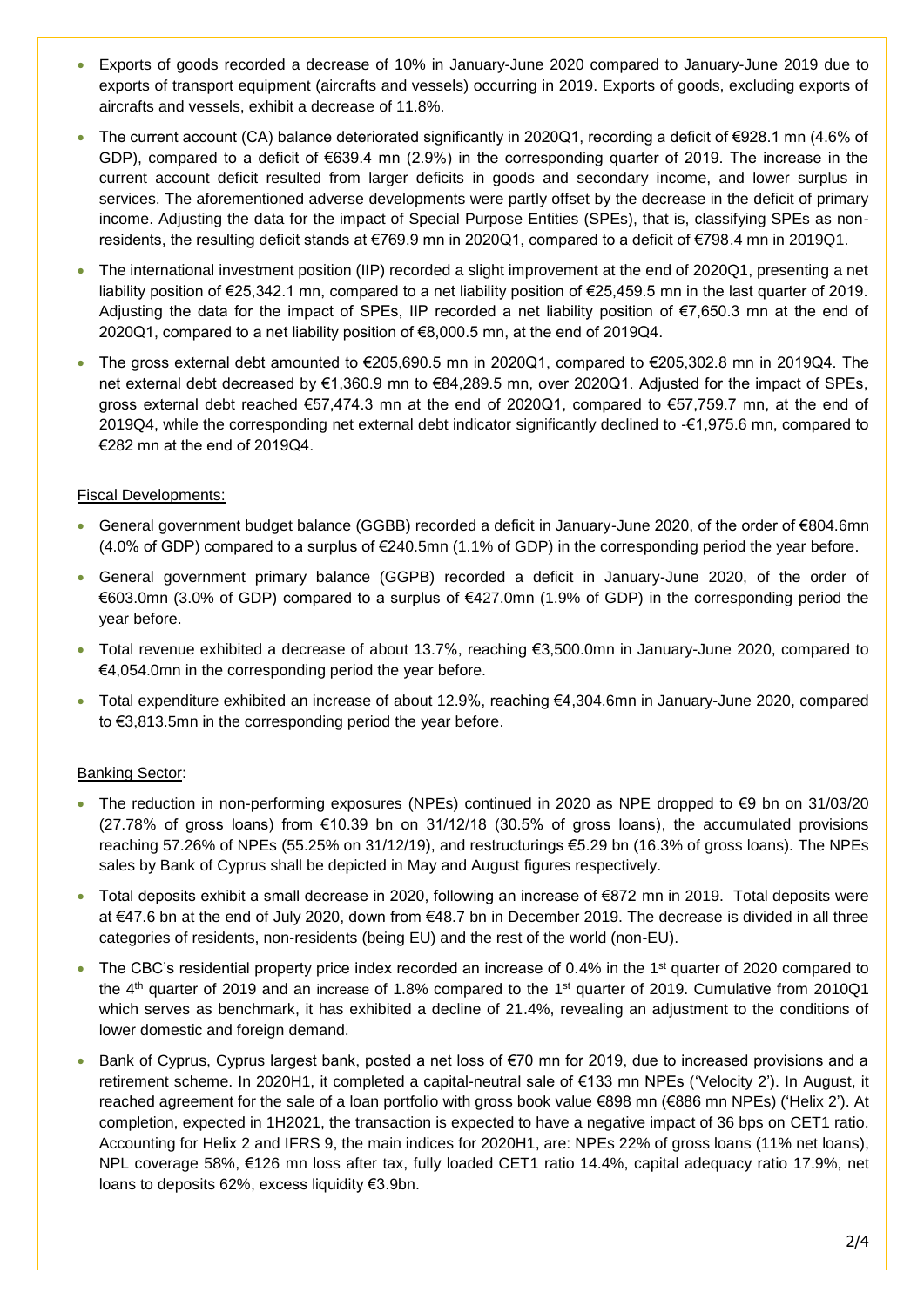- Hellenic Bank, Cyprus second largest lender, announced net profits of €108 mn for 2019. The bank's main indices for 2019 were: CET 1 19.98%, capital adequacy ratio 22.5%, NPL coverage 55.6%, cost to income ratio 67.5%, net loans to deposits ratio 40,9%, and improved net interest income reflecting the impact of the CCB acquisition on interest income from loans and advances to customers and on interest income from debt securities. The bank's NPL ratio excluding loans covered by the Asset Protection Scheme, granted by the government in 2018 as part of the acquisition of the CCB performing balance sheet, amounted to 25%, with a liquidity coverage ratio of 512%. A programmed NPL sale has been postponed due to the pandemic.
- Under the emergency measures announced by the Government in order to control the spread of COVID-19, borrowers with loans less than 30 days of arrears in both licensed credit institutions and credit acquisition companies, could apply for suspension of installments and interest on their credit facilities. 50,586 borrowers applied for loan suspension until June 19, with the gross carrying amount being €11.75 bn, and suspended credit facilities being €1.34 bn. Furthermore, ECB announced in March 2020 a package of positive measures to support the capital position of banks, with the easing measures enabling increase of the banks' CET1 buffer.

## Public debt and financing:

- In July a decision was made to tap the markets once again in order to further increase the cash reserves of the Republic on the face of the unprecedented uncertainty created by the pandemic and due to the very supportive market environment that was prevalent at the time. The Public Debt Management Office proceeded with the following financing transactions:
	- o On July 7 two taps of existing bonds were issued in a double tranche transaction (value date 14 July). A tap of the 5-year bond maturing on the 3rd of December (XS1989405425) of €500 mn issued at MS+70 bps (0.349%) and a tap on the 20-year bond maturing on the 21st January 2040 (XS2105097393) of €500 mn issued at MS+140 bps (1,493%).
- Public debt rose to €24,200 mn at end June 2020 (Central Government) from €20,900 mn at the end of 2019.
- After the sharp increase of bond yields during the period March-April 2020 the situation was reversed in the period May-July 2020. As with most European sovereign bonds, the situation stabilized in May and since then all government bond yields have been following a downward trend. This trend was reinforced in July with the decisions regarding the EU recovery fund. Even so, yields of the sovereign bonds of the Republic remain above their minimum levels reached in February 2020
- The 10 year yield of the Republic exhibited a low level on the 24th of February at 0.435% and a maximum level on the 22nd of April at 2.173%. Currently it is trading at 0.872%
- The yield at the monthly 13-week Treasury Bill auctions turned positive in March, with the latest auction in late August recording a weighted average yield of 0.14%.
- The European Commission has approved in late August the provision of funding to the Republic of an amount up to €479 mn through the SURE scheme. This funding is related to increased expenditure related to supporting employment during the pandemic.
- Currently liquid assets are significant and are adequate to cover the financing needs of the Republic until at least September 2021.